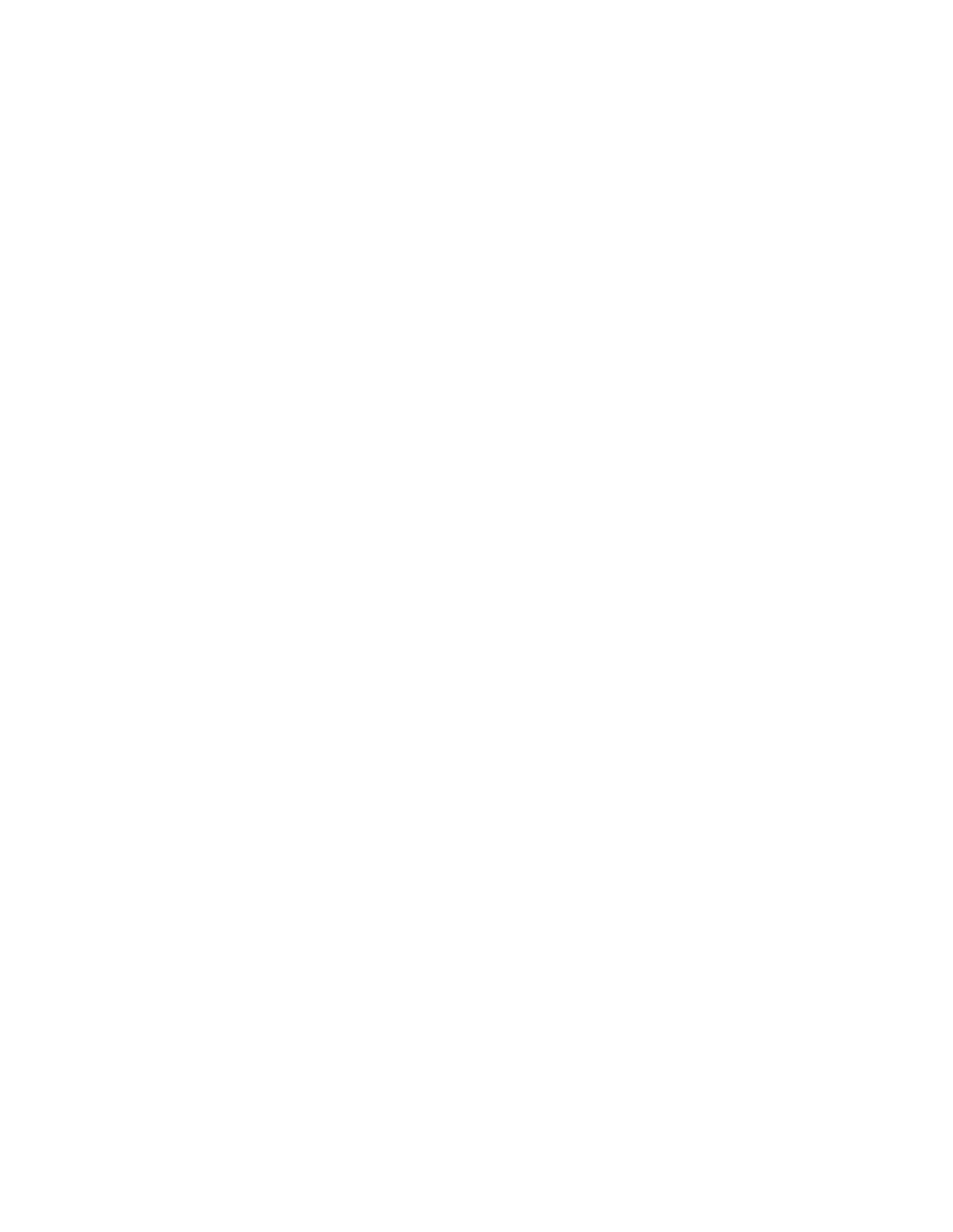## A Blueprint for a Shift to a Fair and Sustainable Economy

#### **Preconditions**

The blueprint is based on the assumption that the current mixed market economy cannot survive if the political and popular approach remains more of the same.

Nonetheless, the starting point for change must be the current institutional framework. To assume otherwise will be setting up a starting point that, considering the severity of the ecological and social dislocations, cannot be established before it will be too late.

In order for policies of change to be effective, a social consensus needs to be established about the need to implement a rapid shift towards a fair and ecologically sustainable economy.

Consequently, pragmatically working toward establishing this social consensus is a first task for all who says "no" to more of the same. It is saying no to a 2012 World Bank prognosis that if nothing is changed in the ways we produce and consume, we will see global temperature rise 4 degrees sometime between 2060 and 2100. This means that many who are young today can count on seeing that happen within their lifetime if we don't accomplish this change.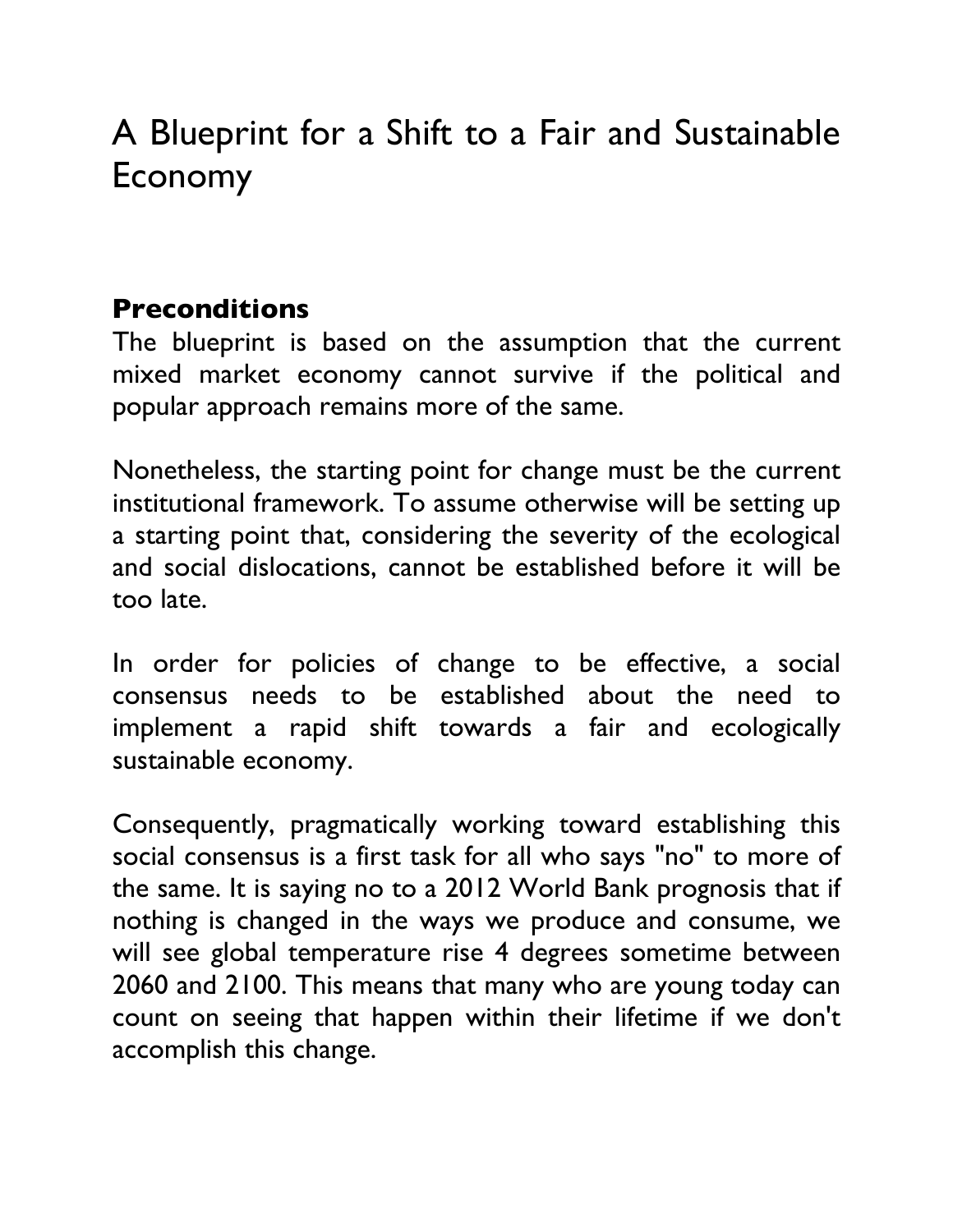A social consensus for change must include embracing a process of reconstituting the political institutions, based on the realization that the shift to a sustainable economy can only be accomplished under the governance of public institutions that are open, broad-based and truly democratic; institutions that allows all voices to be heard. In particular, it must ensure that the financial and corporate economic interests that dominate current politics are locked out from the processes of governance.

#### **A. Structure of the Firm**

1. Considering that production is a social function, board of directors for firms should include representatives for workers, professionals and pertinent scientists, as well as representatives for public institutions with relationships or oversight responsibilities for the relevant business sectors.

2. Same company wage dispersion should be limited to a multiple of four between highest and lowest pay.

3. Stock options, which can only incentivize managers to shortterm strategies, should be abolished. The role of common stocks as speculative objects for financial investors is also a socially harmful institution that must be changed.

4. Net profits (after re-investments) are the joint creation of all employees of a firm and should be shared between owners 'dividends, employee's bonuses and payments to supporting public infrastructures.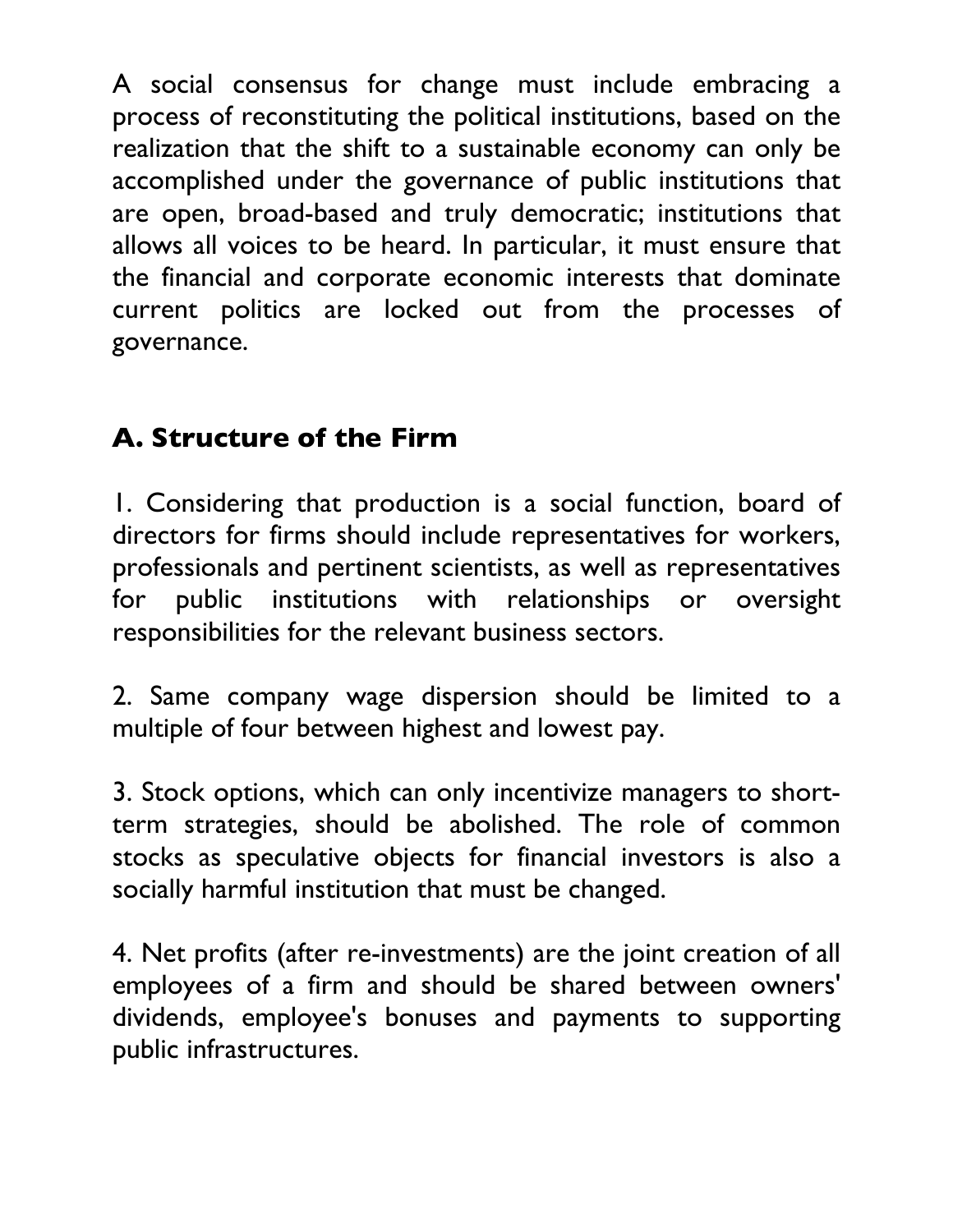### **B. Production Costs**

1. Costs of production must include all steps of a product's life cycle, including costs of disposal, and costs of the environmental and health disutilities they create. In some cases such costs can relatively easily be calculated, in other cases there will be very challenging aspects. Nevertheless, it is an approach that no longer can be put off, if we want to be serious about combating the threats of pollution and climate change.

When costs according to this principle are calculated, a new type of public agencies will collect the cost payments from producers (and distributors, as the case might be) and allocate them to the firms and other public agencies tasked with recycling and regeneration activities.

#### **C. Labour markets**

1. Unemployment is a socially unacceptable phenomenon. In order to eliminate it, a fundamental institutional change of labour markets is needed. One possible road forward would be to insert an intermediating function into labour markets. For instance, non-profit labour agencies governed by tri-party boards with members from labour, employers and relevant public organs should be established and inserted into job markets. All job-seeking and hiring should go through these agencies, which in times of economic slowdowns distribute the reduction in labour demand and incomes across the total workforce. This reduction could include transferring some workers to job-retraining without loss of incomes greater than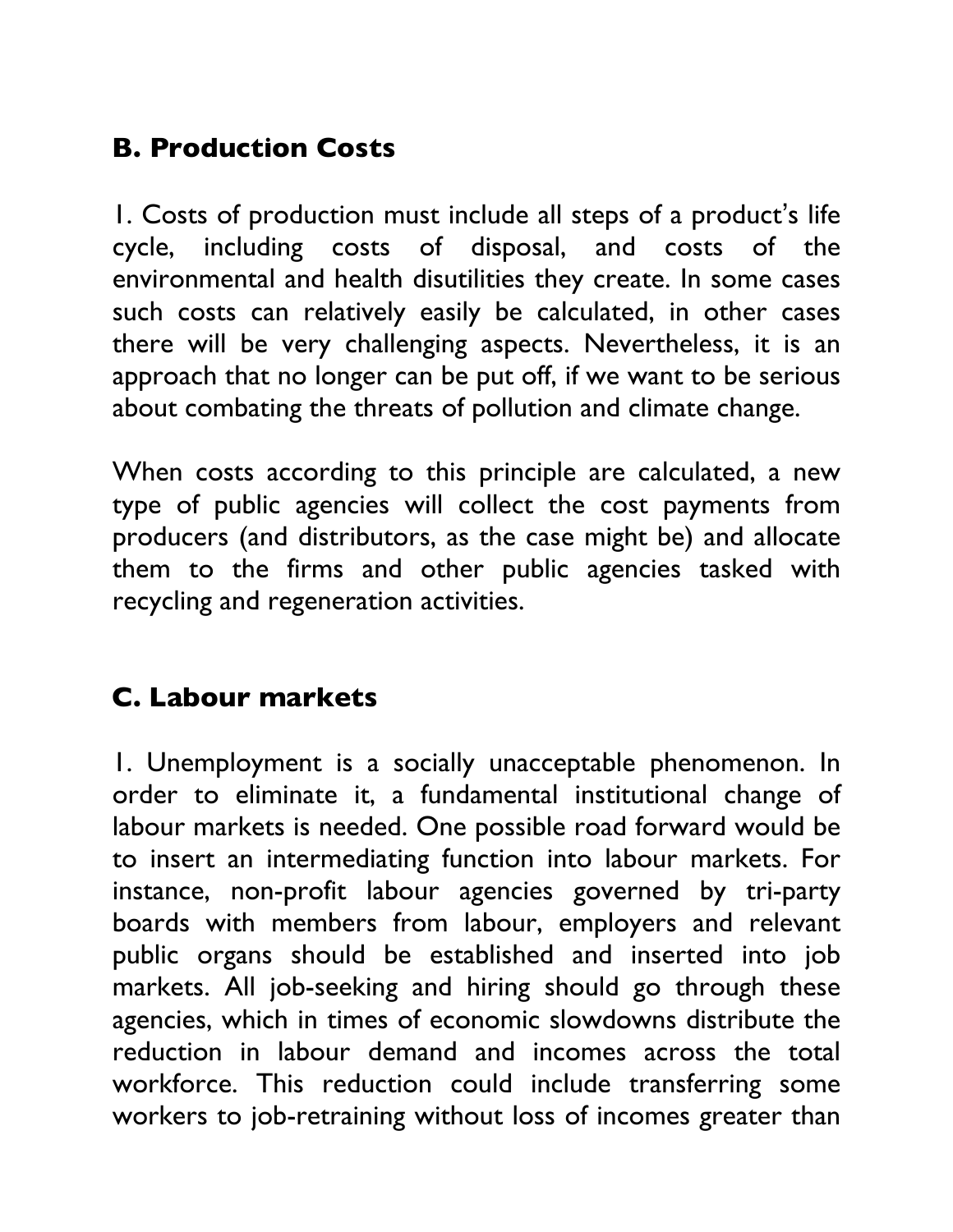a percent correlated to depth of the slowdown (for a more detailed description of this proposal see http://attacontario.org/labint.pdf).

Under such a scheme, in case effective demand for labour is deficient, for instance during an economic slump, the intermediating function performed by the agencies will assure that the needed reduction of employment is across the board, instead of—as it presently is the case—some people are cast into unemployment while everybody else work as before.

2. It is important also to realize that a shift to a sustainable economy will most likely incur dislocations of employment as employment transfer from energy intensive and social useless productions to new sustainable industries and low-intensity communal economic networks. This would create huge problems under current labour market institutions. Therefore, developing labour intermediating structures with strong coordinating capabilities that transform work into a nondiscrete mode will be crucial for the success of a shift to a sustainable economy.

#### **D. Energy**

1. Research, development and deployment of renewable energy sources must be given the highest priority. Comparing prices for renewable energy with pricing for traditional energy must be done according to the principle, mentioned in B above, that includes full social and environmental costs.

2. The most cost-efficient element of sustainable energy policies is of course conservation and smart use by users. This should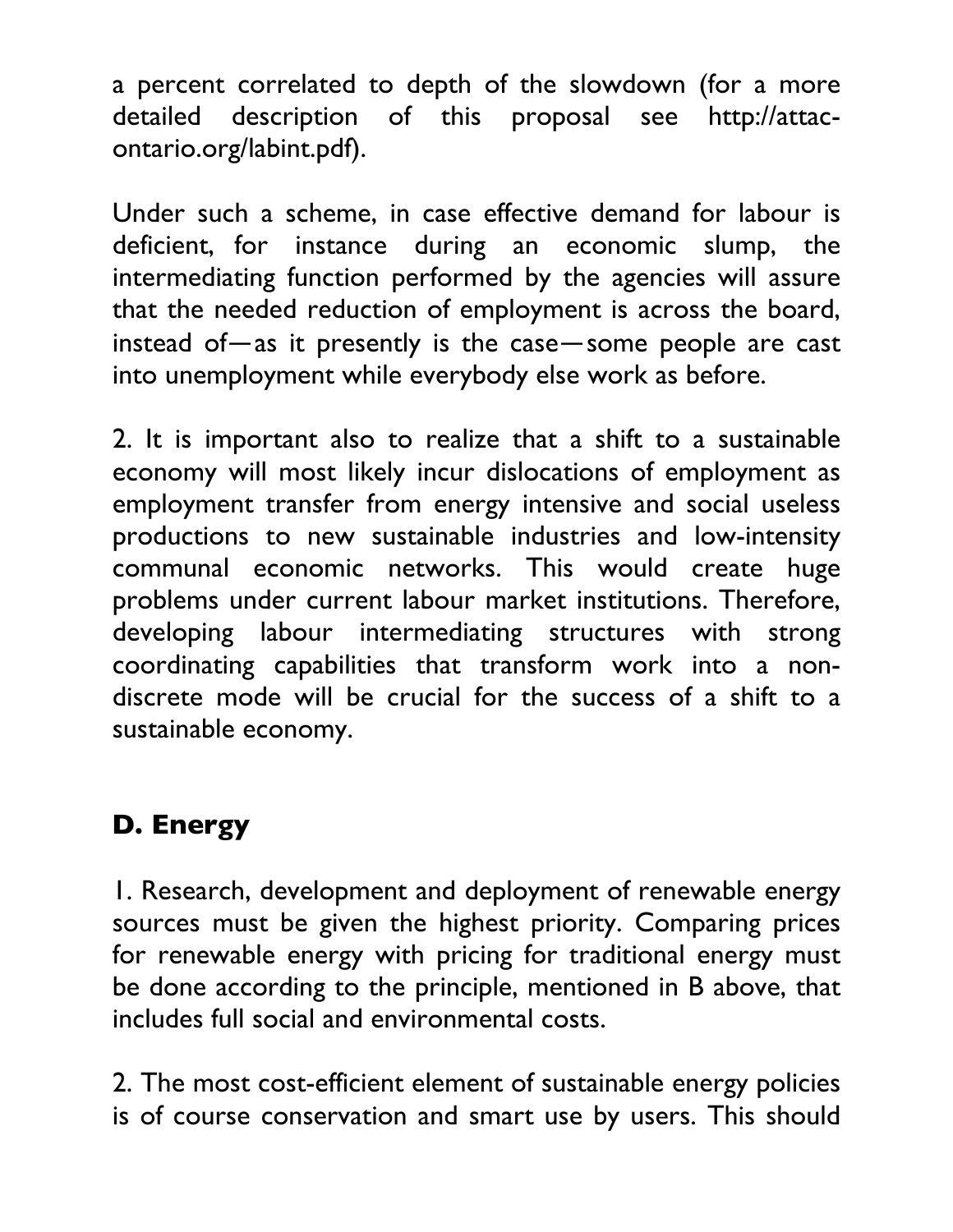consequently also be in sharp focus. An important change should be to establish curricula items in schools, such as 'sustainable and healthy living', that would teach these aspects.

#### **E. Transport**

1. The transport sector in the context of metropolitan areas where large number of citizens have substantial transportation needs throughout their daily routines is a particular challenging obstacle for a conversion to a low energy intensity society. Solutions restricted to the existing technologies for public transport systems will not suffice. Furthermore, plans currently under consideration are far too leisurely paced to be able to have sufficient impact upon the causes of climate change. For instance, currently Toronto's only approved plan for improvement of public transit is a plan to build four new lightrail lines that are scheduled to be running by 2020).

Transportation is consequently one of the areas where we need a mobilization approach (borrowing a page from the fiscal and monetary policies implemented during the 2nd World War) so that changes with sufficient impact quickly can be accomplished.

It must be realized that pricing of carbon (including levying extra taxes on it) will not be able to change trends very much if that is to be the only approach; the utility gap between private, car-based transport and available public offers within the context of large metropolitan areas—even at their most advanced state using current technologies—is very large. Thus, car-use has a very inelastic price function, meaning that usepatterns will only react very slowly to price schemes alone.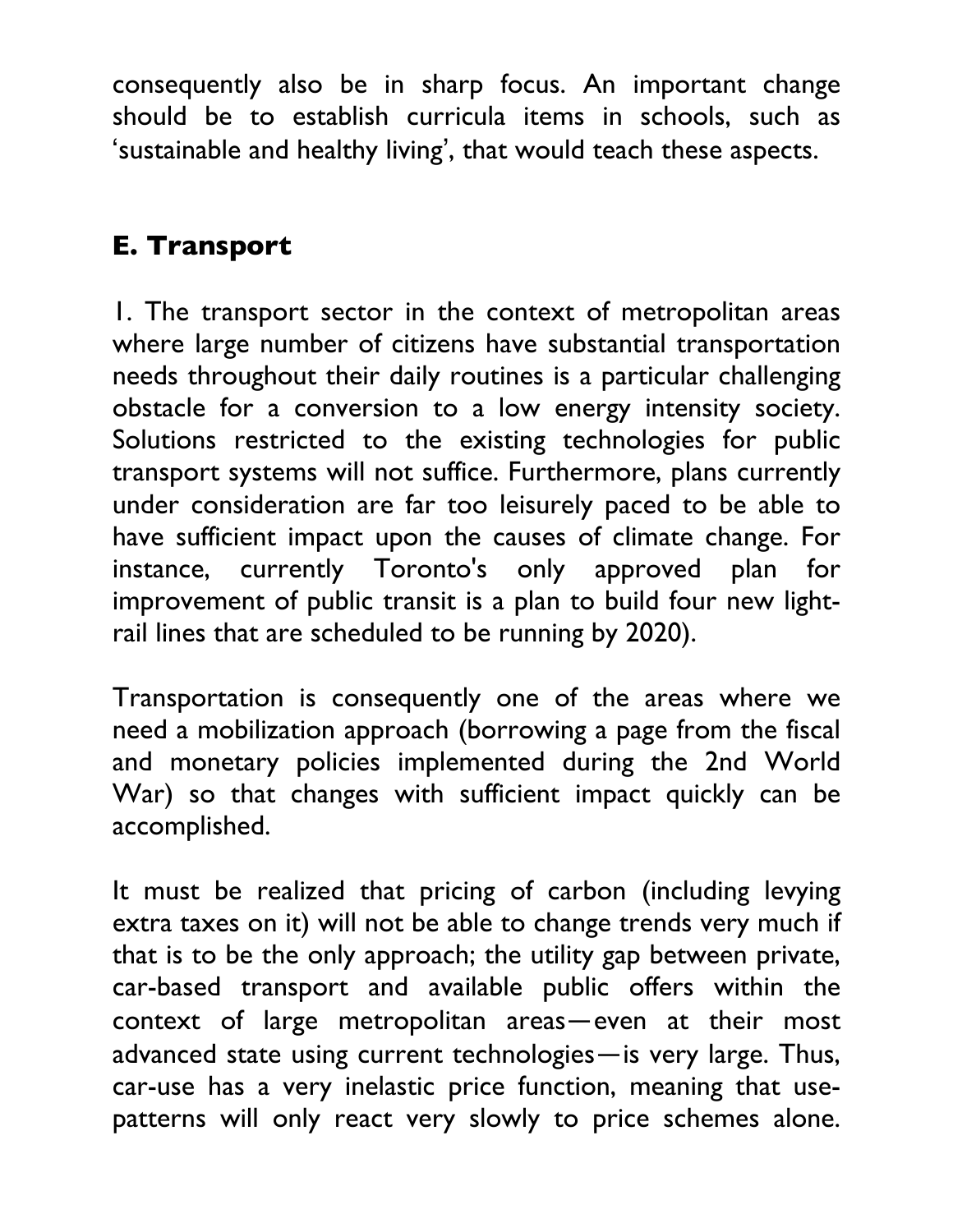Therefore, radical new solutions that dramatically can enhance the attractiveness of non-individualized transport modes must be brought to the table.

2. A strategy could be to develop systems where energy is exchanged for employment. One such possibility is to develop a system of electric chauffeur-driven jitneys (10-15 persons taxis), which would cruise around suburban areas, gps-located and connected to central computers. People with a transport need from A to B will input the addresses and time requirement for departure and/or arrival and a jitney will respond. In such a system there might be a slight loss of time compared to the present preferred solution of just hopping into one's gasolinepowered car, but if the system is well designed, it could be reduced to minimal levels. On the other hand, the reduction in the economic and social costs of transport would be dramatically reduced. For medium distance travel (for instance, the daily commute from the suburb to a downtown workplace) the system can be integrated with a dual-mode monorail network (for an example of such a proposal, see ruf.dk).

3. Promoting and enhancing the safety of soft transport modes (walking and biking) are well-known approaches to a sustainable economy. Especially important is this regard is the safety feature of such 'soft' transport modes, for instance by constructing bike lanes that are physically separated from cars along all major roads, or developing 'no car' pedestrian zones. Included in the social cost calculation is not only the reduction in energy use, but also the health effect arising from regularly walking and biking.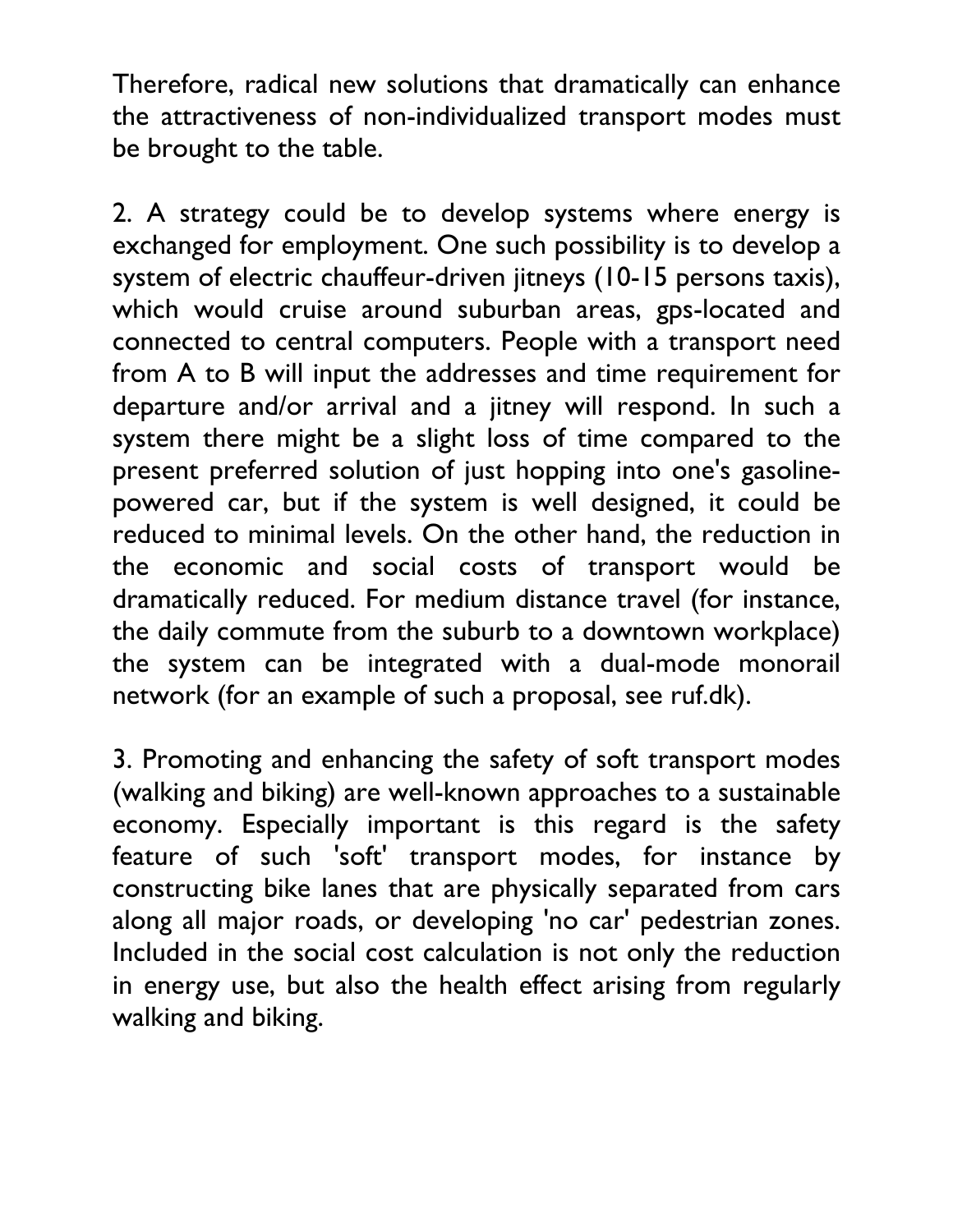#### **F. Housing**

1. Housing is another area where laissez-faire capitalism is spreading concentric rings of disaster zones across the urban landscapes: opulent and hugely energy-hogging castles for the 1%; dysfunctional car-accessed-only suburban sprawl of oversized and energy inefficient homes for the middle class; run-down inner cities for the poor; and clusters of premium priced condo towers near commercial centres, mostly inhabited by the upper middle class; but as we also see it, becoming objects for destabilizing speculation, which means that many are left empty for extended periods while homeless people sleep on the streets below.

Developers run the show, with strings into municipal bureaucracies and politicians in town halls where corruption often flourish (in soft and hard versions). Design follows easy to sell strategies in a classic race to the bottom in the name of profit maximization.

The resultant urban housing structures thus means that energy is wasted on all fronts: on heating and cooling of over-sized and poorly isolated spaces, and on the unavoidable car transports needed for all levels of social participation in the outer rings of suburban sprawl and between suburbs and core areas.

2. This has to change, and sustainability and the public interest take control over the processes of urban development. Low intensity suburbs, for instance Vauban outside of Freiburg in Germany, is one of the models that has to be studied, but we need to radically change the structures of decision and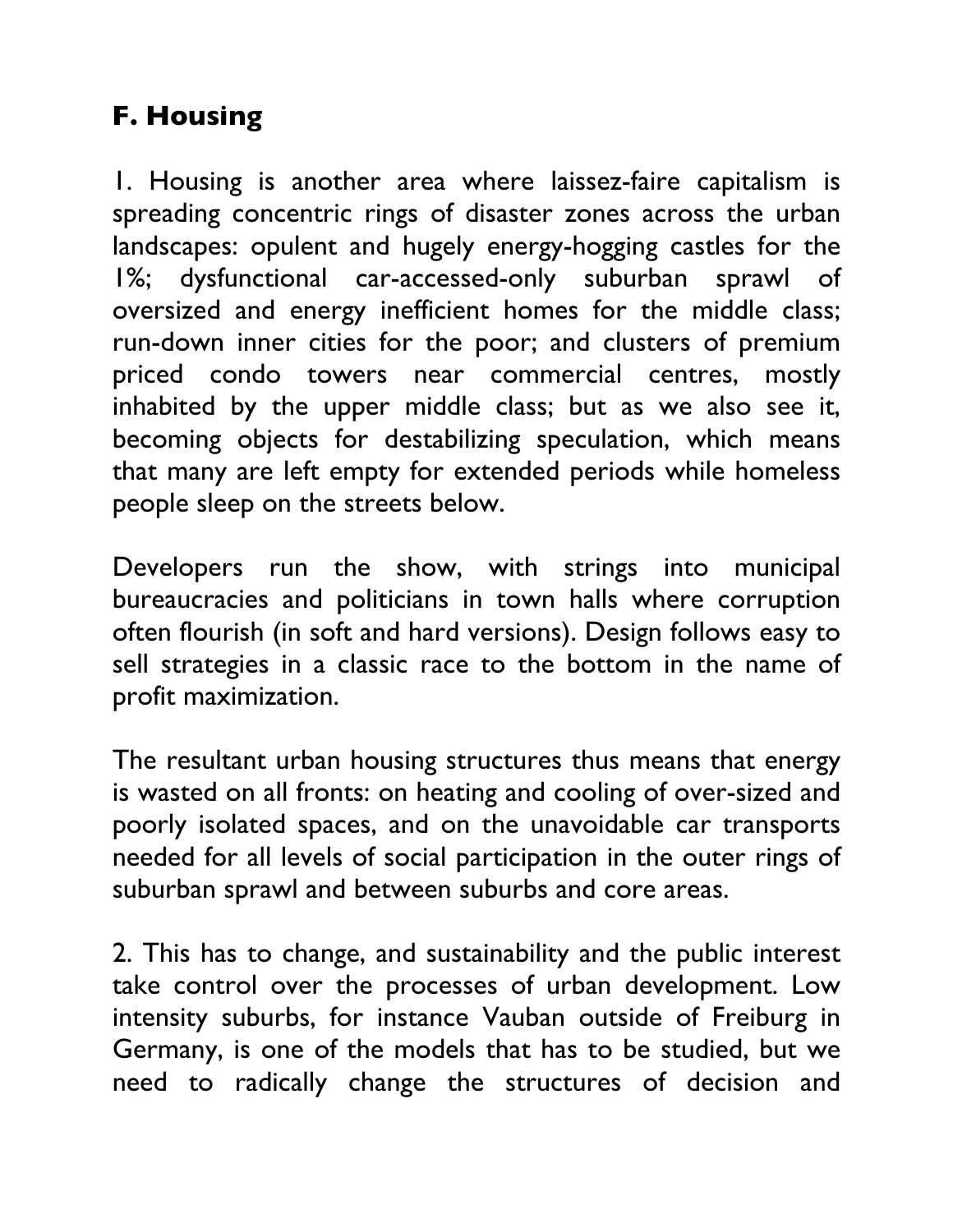valorization processes involved in housing development before this can happen.

#### **G. Banking and Financial Speculation**

The destructive nature of financial speculation without any positives to show for it is today, post the 2008 crisis, beyond doubt, if it ever was. The incomes inequalities and steady fall in real GDP growth, which has taken place since the neoliberal economy with financial speculation at its centre took over, invalidates the fallacious, but ad nauseam repeated excuse for laissez-faire market capitalism: that concentration of incomes and wealth at the top will trickle down as economic growth that in the end lifts all boats.

Financial speculation must be reined in. Solving this complex question is however impeded by the political power wielded by the financial interests, which first of all must be shut out of public decision processes.

Following are some possible measures aiming at establishing social control over money expansion and financial functions:

1. Deposit and investment banking must be separated again.

2. A global financial transaction tax (Robin Hood tax) must be put in place.

3. The tax havens must be shut down by effective international cooperation.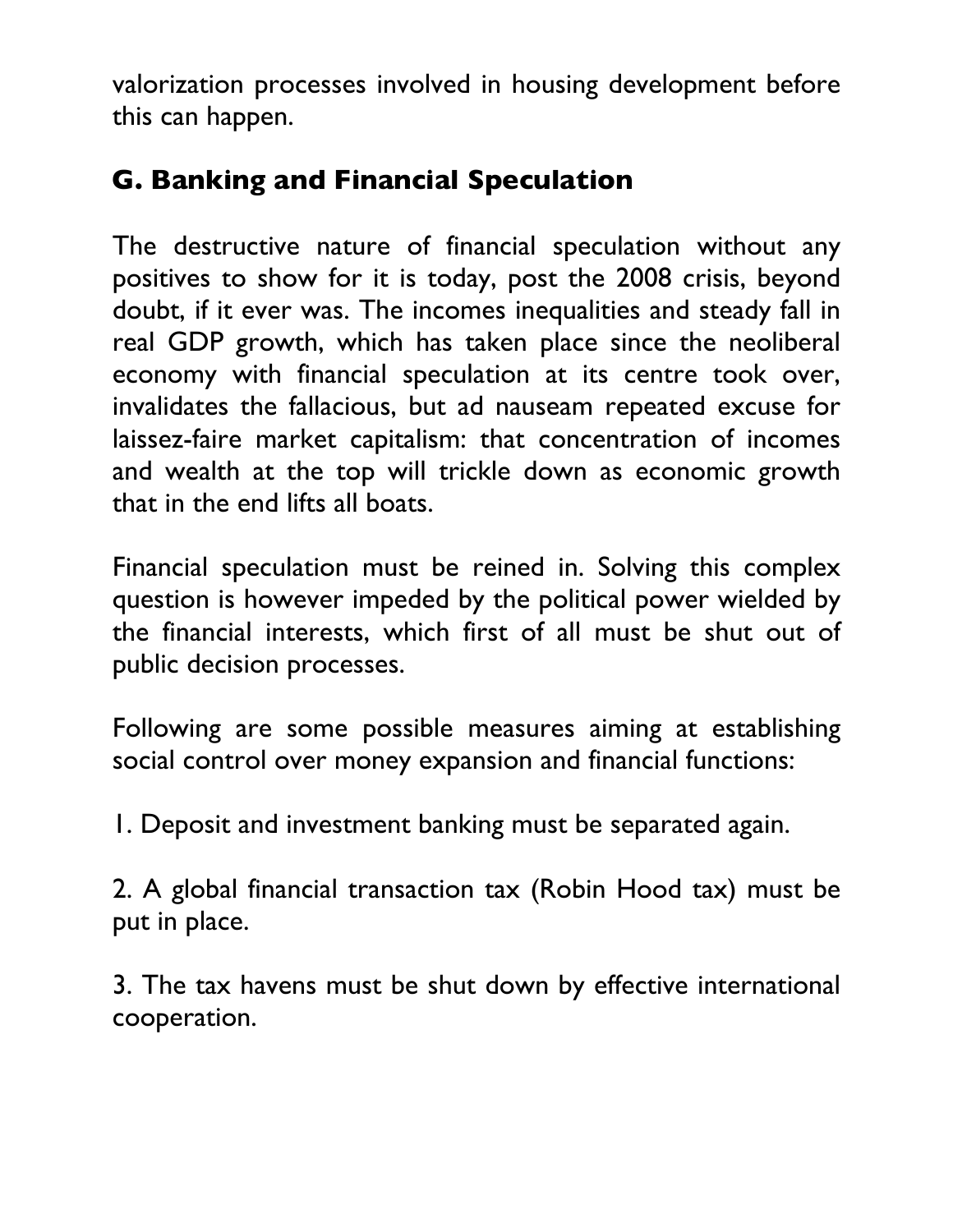4. Hedge and equity funds, to the extent they are allowed to continue to exist, must be open and regulated under public oversight.

5. All financial incomes, in particular capital gains incomes, must be taxed at the same rates as all other incomes.

6. Derivatives trading must be restricted to socially useful functions (such as hedging real economy currency and interest rate risks). To the excuse for the excesses—that they price risks—the fact has been that financial speculation using derivatives as the preferred tool on the contrary enhanced global economic risks and volatilities. Moreover, derivativebased speculation in commodity markets often drives real markets' supply-demand prices. When that for instance happens in food commodity markets, as it has been seen recently, the social costs can be catastrophic in developing countries where small changes in food prices literally can send millions into starvation.

7. Public banking must be developed, creating alternative financing institutions that not only consider economic risks but also social benefits.

8. An international reserve currency should be established, named the bancor in honour of Keynes' 1944 proposal.

9. The tax system must be rebalanced and deficits erased by everybody paying their fair share. Deficits should only be allowed to occur as stimuli spending during downturns; or as central bank interest-free loans used to finance public social and physical capital projects, which will expand aggregate social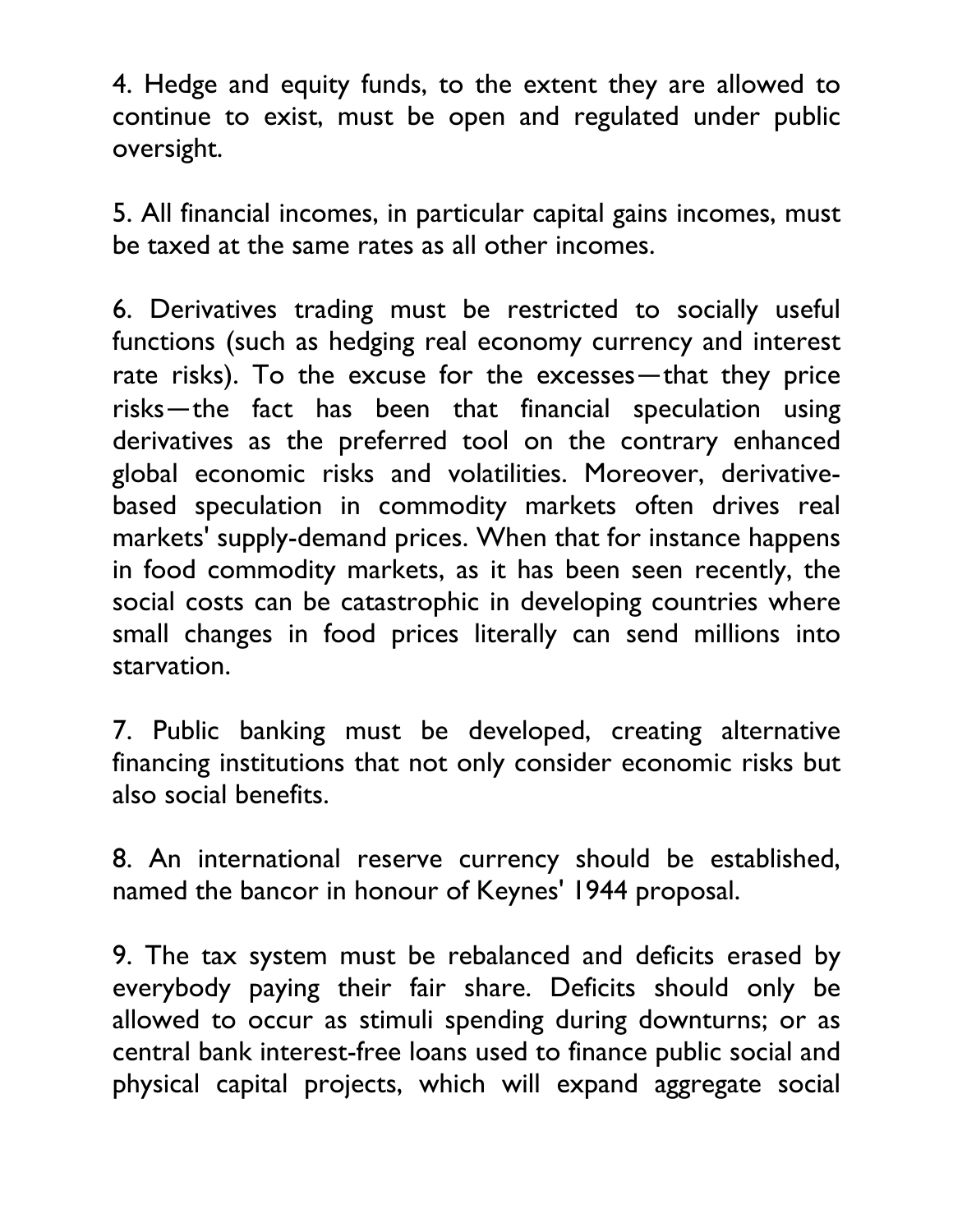benefits and enhance the aggregate tax base, and in this way create conditions that can amortize the loans over time.

9. Money creation via bank credits should be restricted to credits extended to real economy projects, and consumption within reasonable limits (thus, in particular, not be allowed to fuel financial speculation). Reserve and/or capital requirements must be strictly enforced and controlled in a flexible way by government institutions, so that they can be used as macroeconomic cyclic levers.

10. Much of the very large amounts of existing public debts, which largely are a result of the 1% not paying their fair share of taxes, but instead benefitted from neoliberal policies of taxcuts and loophole-ridden tax laws. Subsequently, when the tax cuts led to public deficits, the 1% loaned the money accruing from the saved taxes back to governments as interest yielding debts. This process must be reversed, and the debts written down by the amounts of odious debts they represent (that is, debts that have arisen as result of direct or indirect collusion between wealth holders and neoliberal government leaders). The remaining public debts should be replaced by IMF superbonds, underwritten by the leading economies. These bonds will pay adjustable interests rates set at 1% percent below inflation, thus slowly whittling down the economic weight of the unsustainable levels of sovereign debts we currently face. Unless the current debt burdens, ultimately payable to the 1%, are removed from the public, public investments cannot take the lead in a transition to a sustainable future and ensure that it goes ahead at a sufficient pace.

#### **H. Trade and International Relations**